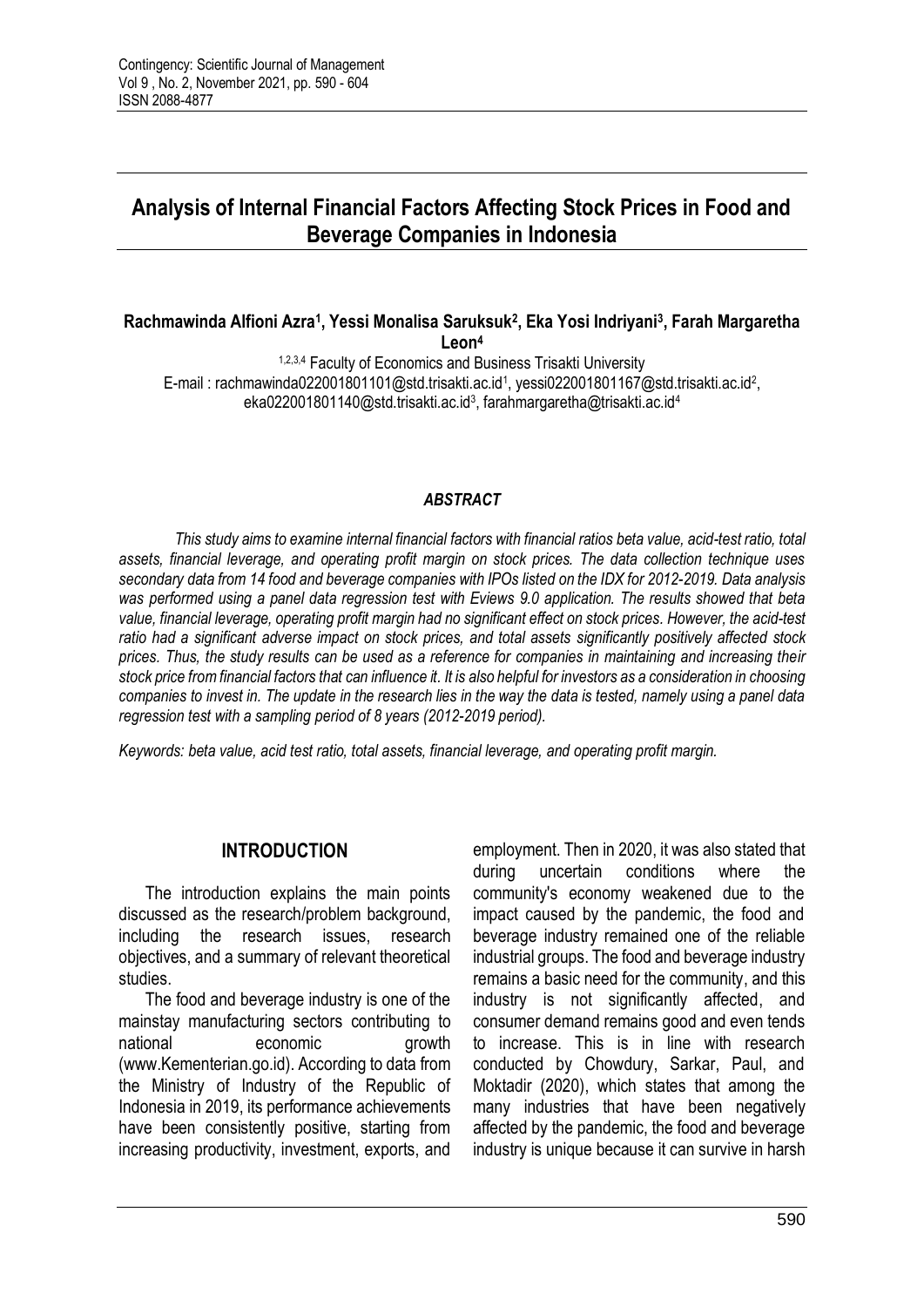conditions. It is uncertain where this industry becomes a basic need for humans. So that companies that are included in the food and beverage industry can still carry out their operations properly, which will not reduce the value of the company and the public's perception of the industry. This is in line with research conducted by Chowdury, Sarkar, Paul, and Moktadir (2020), which states that among the many industries that have been negatively affected by the pandemic, the food and beverage industry is unique because it can survive in harsh conditions. It is uncertain where this industry becomes a basic need for humans. So that companies that are included in the food and beverage industry can still carry out their operations properly, which will not reduce the value of the company and the public's perception of the industry. This is in line with research conducted by Chowdury, Sarkar, Paul, and Moktadir (2020), which states that among the many industries that have been negatively affected by the pandemic, the food and beverage industry is unique because it can survive in harsh conditions. It is uncertain where this industry becomes a basic need for humans. So that companies that are included in the food and beverage industry can still carry out their operations properly, which will not reduce the value of the company and the public's perception of the industry. The food and beverage industry is an industry that is classified as unique because it can survive in uncertain conditions where this industry is a basic need for humans. So that companies that are included in the food and beverage industry can still carry out their operations properly, which will not reduce the value of the company and the public's perception of the industry. The food and beverage industry is an industry that is classified as unique because it can survive in uncertain conditions where this industry is a basic need for humans. So that companies that are included in the food and beverage industry can still carry out their operations properly, which will not reduce the value of the company and the public's perception of the industry.

Increasing the value of the company is one of the main challenges for company management. The higher the company's worth, the higher the level of welfare of the shareholders; besides, the company's value can reflect the value of the assets owned by the company. For companies that have gone public (initial public offerings), the company's value will reflect the value of the assets owned by the company and reflect the value of the company's share price (Azaro, Djajanto, Sari 2020). The stock price itself is a measure of investor interest in investing by looking at its value. The high and low weight of the company can be seen from the success of the company's management; If the stock price of a company always increases, investors will judge that the company is successful in managing its business. So that more and more investors invest in the company, increasing its share price (Admi, Erlina, & Tarmizi, 2019).

The development of the stock market is inseparable from the demand and supply in the capital market. Things like this can happen because of various market participants and institutions that carry out stock buying and selling transactions (Hutauruk, 2020). Stock prices generally fluctuate. Some of the company's fundamental factors can cause the rise and fall of stock prices. These factors are classified into internal and external factors, where internal factors arise from within the company. In contrast, external factors are caused by conditions from outside the company (Wahyono, Nugroho, & Imron, 2019). According to Azaro et al. (2020), one of the internal factors that can affect the company's stock price comes from the company's internal financial performance.

Based on the background and previous studies, this research is intended to be reexamined in Indonesia. This study replicates previous research conducted by Alici & Sevil (2020), which analyzed internal financial factors that affect airline stock prices. Therefore, this study is intended to investigate whether internal economic factors influence stock prices in food and beverage companies in Indonesia. The thing that distinguishes this research from previous research is an update on the measurement of the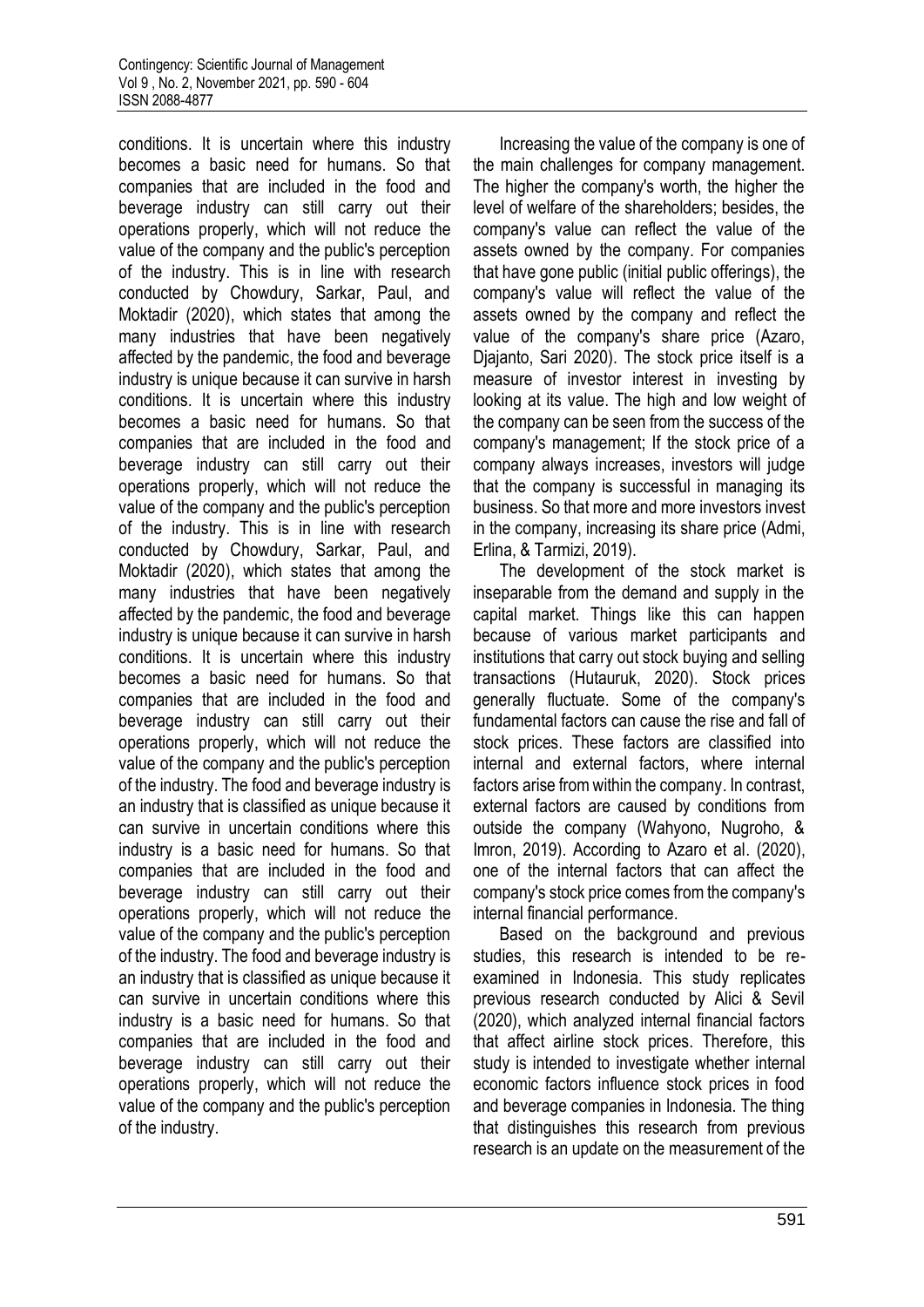dependent variable using the closing stock price and an update on the independent variable total assets using the logarithm of total assets.

# **Theoretical review**

Several previous studies have proved the effect of beta value on stock prices. For example, one of the studies conducted by Amanda & Pratomo (2019) showed that beta value had a negative and significant effect on stock prices. Because beta value is a measure of risk, investors will choose stocks with a high enough resistance to changes in the market. In addition, another study conducted by Latifah, Wahono, & Khalilussabir (2020) states that the beta value partially has a significant negative effect on stock prices in property, real estate, and building construction companies listed on the BEI in 2015- 2019. And also, research conducted by Rahmani, Nugraha, & Waspada (2017) states that the beta value partially has a significant influence on stock prices. Based on this, the first hypothesis can be formulated as follows:

### **H1: There is an effect of beta value on stock prices.**

The acid-test ratio is indicated to measure the relationship between liquid assets and the flow of liabilities. It is calculated to assess its short-term liquidity (Sarkodi, Addai, & Asiedu, 2015). Several previous studies have proved the effectiveness of the acid-test ratio on stock prices, one of which is a study conducted by Warrad (2014) in Jordanian which states that there is a significant effect of the acid-test ratio on stock prices. The results of this study indicate the acid-test percentage, which reflects a bank's liquidity to affect the bank's stock price. Another study conducted by Alfianto (2016) states that the acid-test ratio hurts stock prices. This can be interpreted that a company with a high acid-test ratio does not mean the company is liquid. Still, there are many uncollectible receivables, so that there is a buildup of receivables which causes the company to have financial difficulties. Another study conducted by Muhammad & Rahim (2019) stated that the Acidtest ratio had a positive and significant effect on stock prices. This indicates that the higher the

company's liquidity level, the higher the company's stock price. Based on this, the second hypothesis can be formulated as follows: Rahim (2019) stated that the Acid-test ratio had a positive and significant effect on stock prices. This indicates that the higher the company's liquidity level, the higher the company's stock price. Based on this, the second hypothesis can be formulated as follows: Rahim (2019) stated that the Acid-test ratio had a positive and significant effect on stock prices. This indicates that the higher the company's liquidity level, the higher the company's stock price. Based on this, the second hypothesis can be formulated as follows:

# **H2: There is an effect of the acid test ratio on stock prices.**

Several previous studies have proved the effect of total assets on stock prices. One of the studies that explain the impact of total assets on stock prices, conducted by Alici, & Sevil (2020), states that total assets positively influence stock prices. The results of this study explain that an increase in total assets can increase stock prices on airlines. Another study conducted by Hutauruk (2020) states that tangible assets significantly influence stock prices, which means that real assets have a competitive advantage in competing where companies with high total assets have more capabilities in carrying out their operations. Some studies explain the same thing, such as Alamsyah's (2019) in the metal and mineral mining sub-sector for 2014-2017. This study states that there is a significant effect of total assets on stock prices. In addition, another study conducted by Zaki, Islahuddin, & Shabri (2017) also explains the impact of total assets on stock prices in the manufacturing sector listed on the IDX. The study demonstrates that, partially, there is an effect of total assets on stock prices. Based on this, the fourth hypothesis can be formulated as follows: Shabri (2017) also explains the impact of total assets on stock prices in the manufacturing sector listed on the IDX. The study demonstrates that part there is an effect of total assets on stock prices. Based on this, the fourth hypothesis can be formulated as follows: Shabri (2017) also explains the impact of total assets on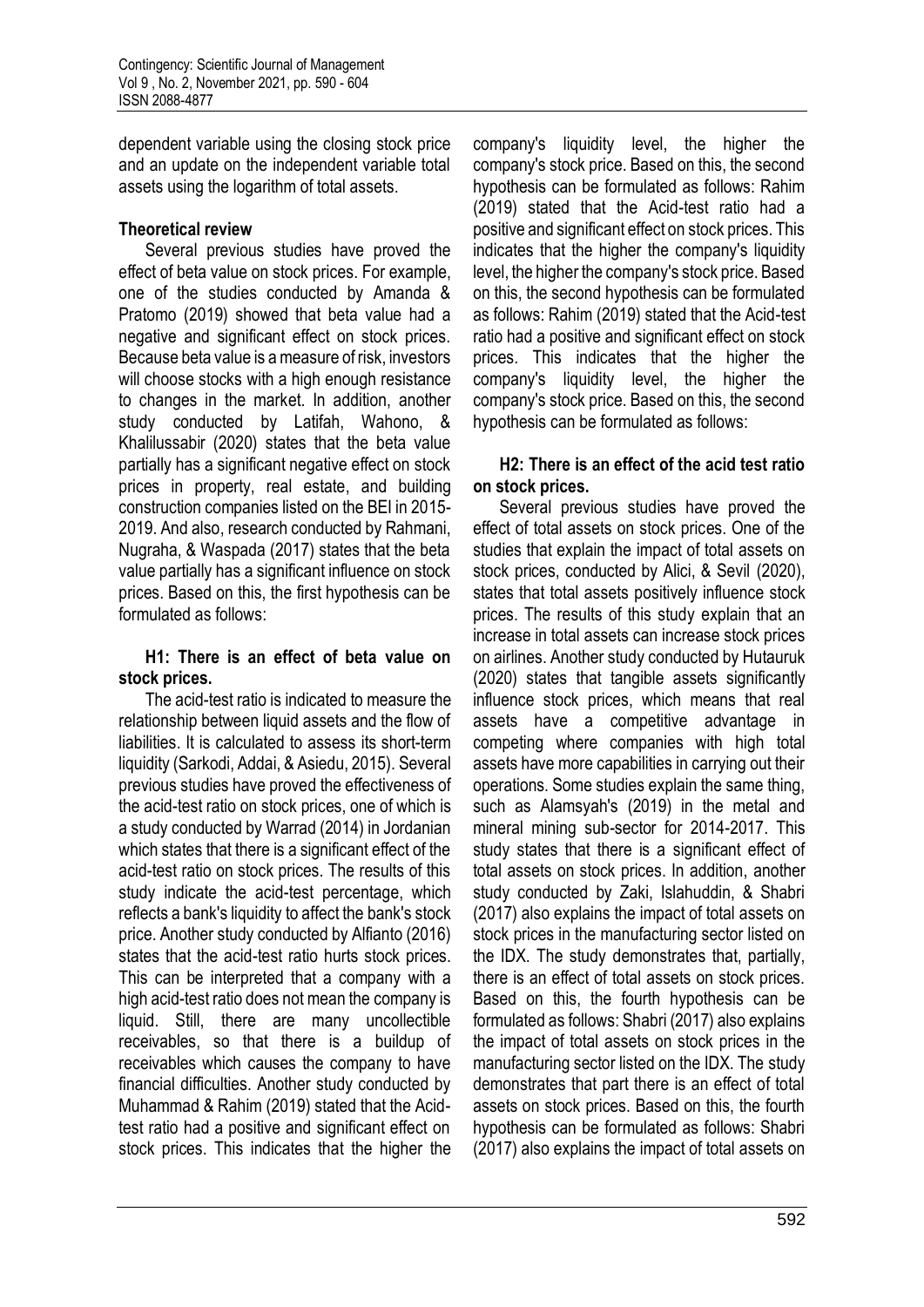stock prices in the manufacturing sector listed on the IDX. The study demonstrates that, partially, there is an effect of total assets on stock prices. Based on this, the fourth hypothesis can be formulated as follows:

### **H3: There is an effect of total assets on stock prices**.

Leverage ratio is a ratio used to measure how much the company's assets are financed by debt. Financial leverage can be detrimental if the company cannot obtain income from the use of these funds as much as a fixed burden that must be paid. A study on the effect of financial leverage on stock prices was conducted by Iqbal, Raza, Farrukh, & Mubeen (2016) in Pakistan. This shows that the lower the economic power, the stock price will increase. Another study explains the effect of total assets on stock prices conducted by Alici & Sevil (2020), which states an adverse impact of financial leverage on stock prices. This means the lower the economic power, the higher the airline's stock price. In addition, other studies explain the same thing, conducted by Agustami & Syahida (2019) in the consumer goods industry sector in 2013-2017.

The results of this study state that financial leverage hurts stock prices. According to this research, the company is expected to maintain the value of power because long-term debt in large amounts will increase the company's risk, thereby reducing investor interest. And there is also another study conducted by Monny (2016) which states that financial leverage has a significant effect on stock prices. The third hypothesis can be formulated as follows: (2019) in the consumer goods industry sector in 2013- 2017. The results of this study state that financial leverage hurts stock prices. According to this research, the company is expected to maintain the value of power because long-term debt in large amounts will increase the company's risk, thereby reducing investor interest. And there is also another study conducted by Monny (2016) which states that financial leverage has a significant effect on stock prices. The third hypothesis can be formulated as follows: (2019) in the consumer goods industry sector in 2013-

2017. The results of this study state that financial leverage hurts stock prices. According to this research, the company is expected to maintain the value of power because long-term debt in large amounts will increase the company's risk, thereby reducing investor interest. And there is also another study conducted by Monny (2016) which states that financial leverage has a significant effect on stock prices. Based on this, the third hypothesis can be formulated as follows: According to this research, the company is expected to maintain the value of leverage because long-term debt in large amounts will increase the company's risk, thereby reducing investor interest. And there is also another study conducted by Monny (2016) which states that financial leverage has a significant effect on stock prices. Based on this, the third hypothesis can be formulated as follows: According to this research, the company is expected to maintain the value of leverage because long-term debt in large amounts will increase the company's risk, thereby reducing investor interest. And there is also another study conducted by Monny (2016) which states that financial leverage has a significant effect on stock prices. Based on this, the third hypothesis can be formulated as follows:

# **H4: There is an effect of financial leverage on stock prices.**

The operating profit margin is a critical ratio because it reflects the company's ability to generate profits from ordinary operations related to the company (Durrah, Rahman, Jamil, & Ghafeer, 2016). Several previous studies have proved the effect of operating profit margin on stock prices. One of them is a study conducted by Mahdi & Khaddafi (2020), which explains a significant positive impact of operating profit margin on stock prices in consumption industry companies listed on the Indonesia Stock Exchange in 2012-2014. This indicates that part of the influence on stock prices is the operating profit margin, which means that the higher the operating profit margin, the higher the stock price level.

In addition, other studies explain the same thing, conducted by Sugiarto, Pradana, &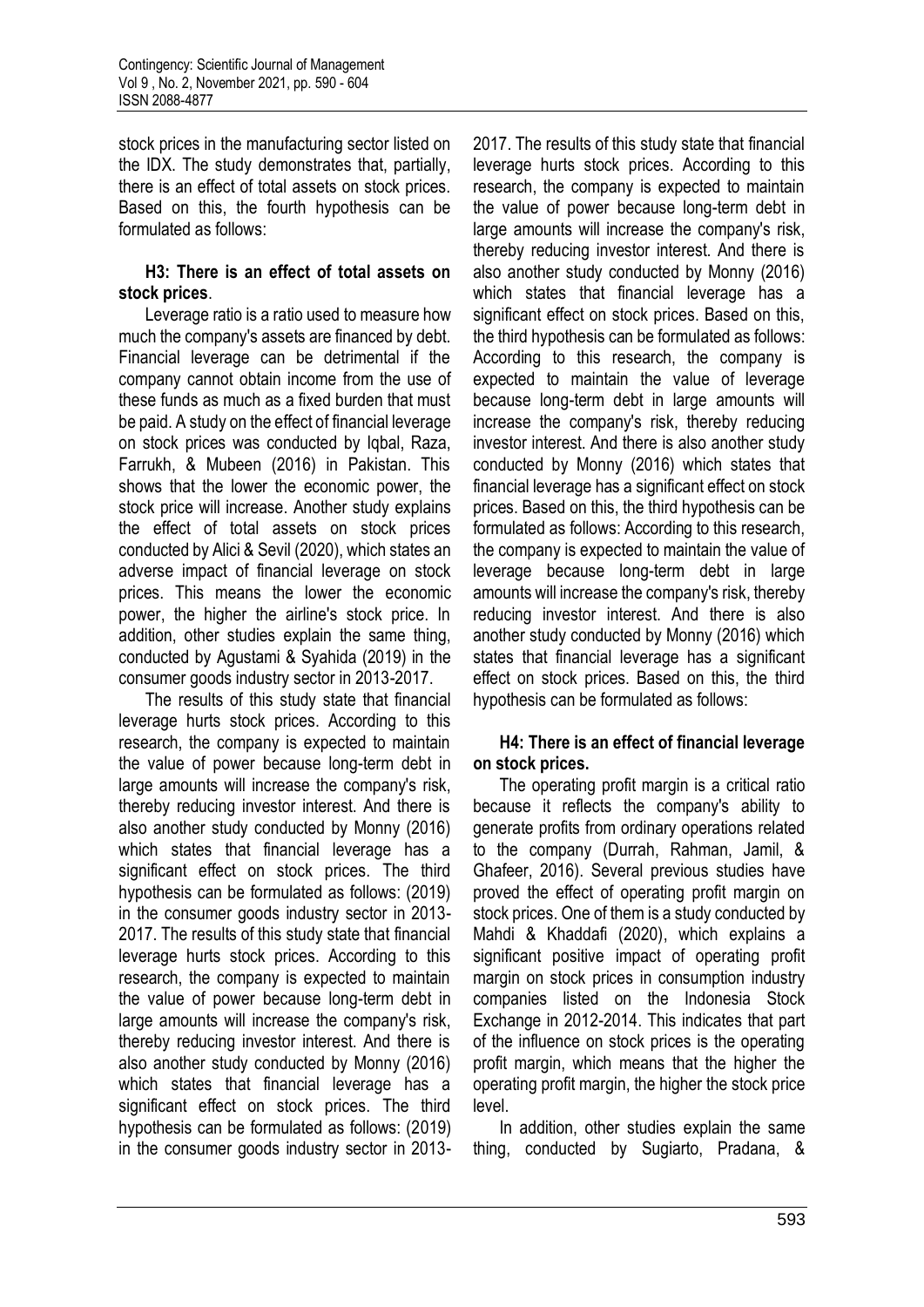Muhtarom (2017), which states a significant negative effect of operating profit margin on stock prices. The results of this study indicate that if the operating profit margin increases, the stock price will decrease. And there is also another study that also discusses the effect of operating profit margin on stock prices conducted by Mardiati, Yusrizal, & Hayati (2019), which analyzes the impact of return on equity, earnings per share, and operating profit margin on stock prices of manufacturing companies in the food sector. And beverages listed on the Indonesian stock exchange for the period 2013-2017. This study states that operating profit margin has a significant effect on stock prices. Therefore, it can be said that the three studies previously described have different results. Operating profit margin is used to determine whether a company's operating costs for production or sales are too high or lower when compared to other companies in the same industry (Mahdi & Khaddafi, 2020). Based on this, the first hypothesis can be formulated as follows:

### **H5: There is an effect of operating profit margin on stock prices.**



**Figure 1. Conceptual Skeleton Chart Analysis of Internal Financial Factors Affecting Stock Prices in Food and Beverage Companies in Indonesia**

# **METHOD**

The type of research conducted is quantitative using descriptive analysis, where the data in this study can be calculated, measured and described using numbers. The sampling method that will be used in this research is purposive sampling. This method is used based on considerations that focus on research objectives. Therefore, it can be said, the sample for this research is food and beverage companies that have met the criteria that have been set. The data collection method used is secondary data collection, namely data obtained from official institutions or sources that have provided and published the data to be available. In other words, This data collection is obtained indirectly because the information is taken from the details of the share price and the company's published financial statements. The data sources for this research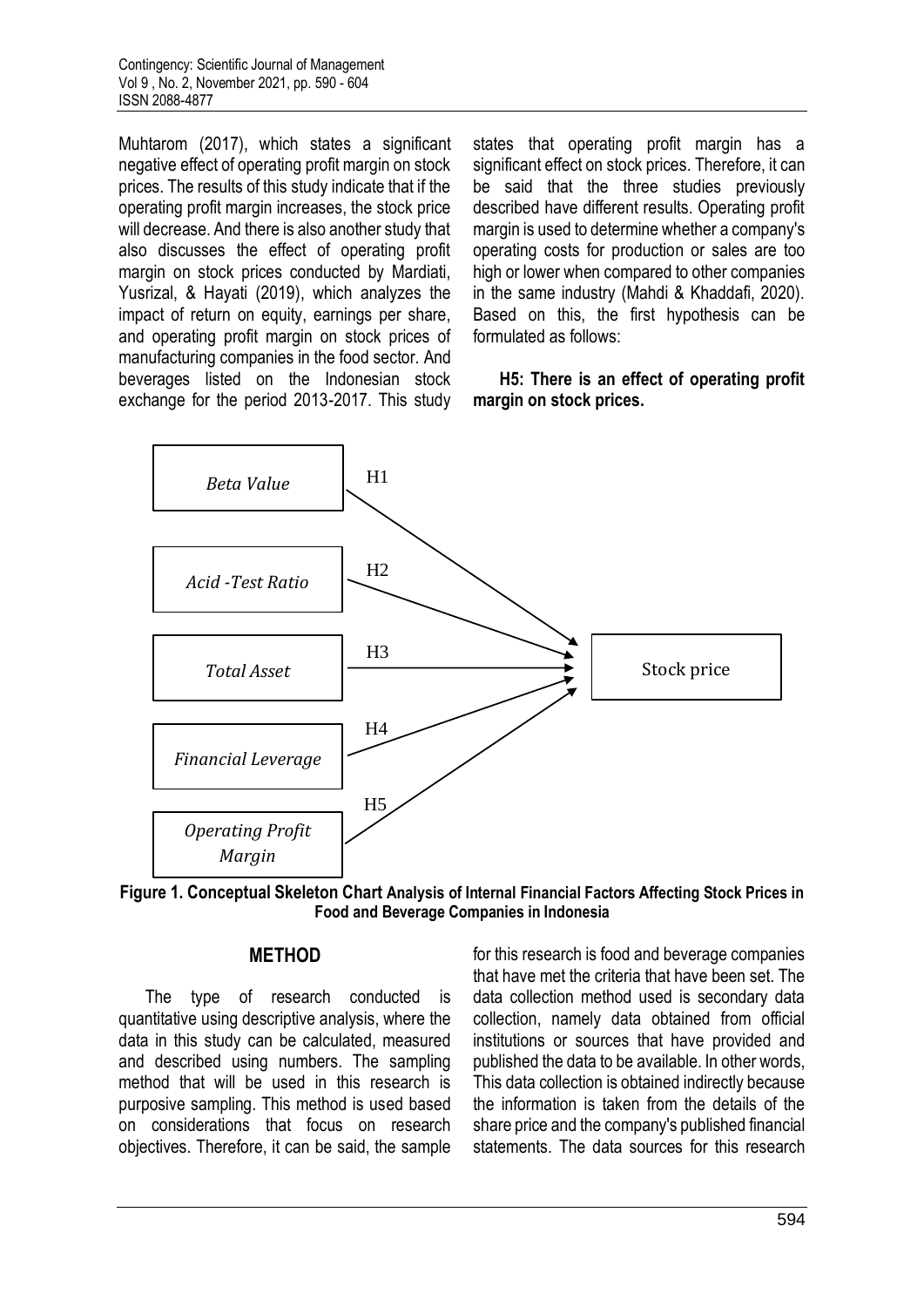were obtained from the official website of Yahoo Finance, the Indonesia Stock Exchange, and the websites of each company that is included in the food and beverage industry. The population of food and beverage companies in Indonesia for eight years (period 2012 – 2019) consists of 29 companies, and only 14 companies are eligible to be sampled.

# **Table 1. Sampling Criteria**

| <b>Information</b>                                                                                                     | Amount            |
|------------------------------------------------------------------------------------------------------------------------|-------------------|
| Food and beverage companies in Indonesia listed on the IDX until 2019                                                  | 29                |
| Companies that have not conducted an IPO or have not been listed on the Indonesia Stock<br>Exchange on January 1, 2012 | (13)              |
| Companies for which complete stock price data are not available                                                        | $\left( 1\right)$ |
| Companies that are not available for publication of financial report data for 2014                                     | (1)               |
| Number of companies eligible to be sampled                                                                             | 14                |

The variables in this study include the dependent variable and the independent variable. The dependent variable is the stock price. The independent variables are beta value, acid-test ratio, total assets, financial leverage, and operating profit margin. The following are measurements to determine the relationship between the variables to be studied:

|  | Table 2. Identification and Measurement of Variables |  |
|--|------------------------------------------------------|--|
|  |                                                      |  |

| Variable<br>Type | <b>Variable Name</b>       | Symbol      | <b>Definition of Operational Variables</b>             | <b>Reference</b>                       |
|------------------|----------------------------|-------------|--------------------------------------------------------|----------------------------------------|
| Dependent        | Stock price                | <b>HS</b>   | Closing stock price                                    | Wahyono et al.<br>(2019)               |
|                  | Beta Value                 | BV          | $\mathbb{I}_{i,m} = \frac{Cov_i}{Var_m}$               | Alici & Sevil<br>(2020)                |
|                  | Acid -Test Ratio           | <b>ATR</b>  | Total asset lancar – Persediaan<br>Total hutang lancar | Alici & Sevil<br>(2020)                |
| Independent      | Total Asset                | TA          | The logarithm of total assets                          | Omobolade,<br>Seriki & Kola,<br>(2020) |
|                  | Financial<br>Leverage      | FL.         | Total hutang<br>total aset                             | Alici & Sevil<br>(2020)                |
|                  | Operating profit<br>margin | <b>OPEN</b> | $\frac{Laba\; Operasi}{2}$ x 100<br>Total Penjualan    | Alici & Sevil<br>(2020)                |

Based on the research conducted, the research regression method is obtained as follows:

 $HS = -56439.91 + 5.826508BV$ 394.4812ATR + 4781.273TA + 169.6179FL + 0.567538OPM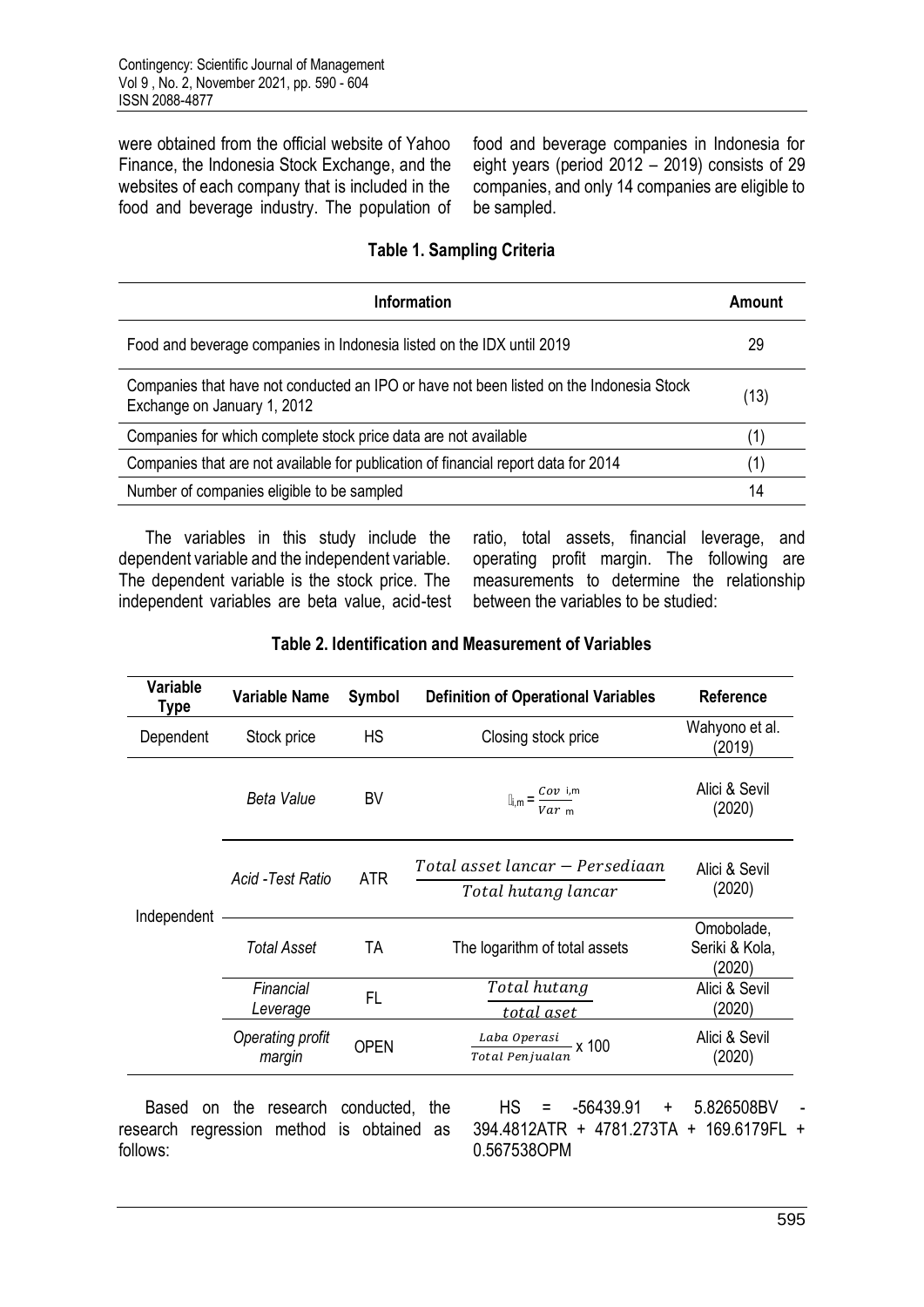Information:

| HS(Y)                    | = Share Price                                     |
|--------------------------|---------------------------------------------------|
| BV(X1)                   | = Beta Value                                      |
| ATR(X2)                  | = Acid Test Ratio                                 |
| TA(X3)                   | = Total Assets                                    |
| FL(X4)                   | = Financial Leverage                              |
|                          | $OPM(X5) = Operating Profit Margin$               |
| $(-56439.91) =$ Constant |                                                   |
|                          | 1 (5.826508) = Beta Value Coefficient             |
|                          | 2 (- 394.4812) = Acid Test Ratio Coefficient      |
|                          | 3 (4781273) = Coefficient of Total Assets         |
|                          | 4 (169,6179) = Financial Leverage Coefficient     |
|                          | 5 (0.567538 = Operating Profit Margin Coefficient |
|                          |                                                   |

Based on testing using the chow test, the overall results of the model show that the probability value of the Chi-square cross-section is 0.0000 < 0.05, so the decision obtained is H0 is rejected, so the model used is Fixed effect. If the selected model is a fixed-effect model, further testing is required using the Hausman test to test whether to use a fixed-effect or random-effect model.

Based on the table of the results of the Hausman test, the results show that the probability value of the cross-section statistic is 0.0001 < 0.05, so the decision that can be obtained is H0 is rejected so that the model used is the fixed effect model.

The fixed-effect model has been selected twice through the Chow and Hausman tests based on the tests carried out above. Thus, it can be concluded that of the three models (Common Effect, Fixed Effect, and Random Effects), the Fixed Effect model is better at interpreting panel data regression to answer the research objectives.

Based on the results of the F test in table F, it can be seen that the probability of the F-statistic yields a value of 0.000000 <0.05. Thus, the analysis results in this study indicate that the independent variables, namely beta value, acidtest ratio, total assets, financial leverage, and operating profit margin, influence stock prices so that the regression model is feasible to use in this study.

## **Table 3. Results of Chow Test, Hausman Test, & F . Test**

| <b>Method</b>    | <b>Statistics</b> | <b>Probability</b> | <b>Decision</b> | <b>Information</b>    |
|------------------|-------------------|--------------------|-----------------|-----------------------|
| <b>Chow Test</b> | 263,905180        | 0.0000             | Ho rejected     | Fixed effect selected |
| Hausman Test     | 26.108837         | 0.0001             | Ho rejected     | Fixed effect selected |
| F Uii test       | 63.90999          | 0.000000           | Ho rejected     | Models worth using    |

Source: Data processed with Eviews 9.0

Based on the results of the goodness of fit test, the adjusted r-square value is 0.910727. This means that the independent variables, namely beta value, acid test ratio, total assets, financial leverage, and operating profit margin, can explain variations in stock prices by 91.0727%. The

remaining 8.9273% explains that stock prices can be influenced by other factors not included in the model. This. So there is a solid relationship between beta value, acid test ratio, total assets, financial leverage, and operating profit margin on stock prices.

#### **Table 4. The goodness of Fit. Test Results**

| Dependent   | no.<br>∼ | Adjusted R2 |
|-------------|----------|-------------|
| Stock price | .925204  | .910727     |

Source: Data processed with Eviews 9.0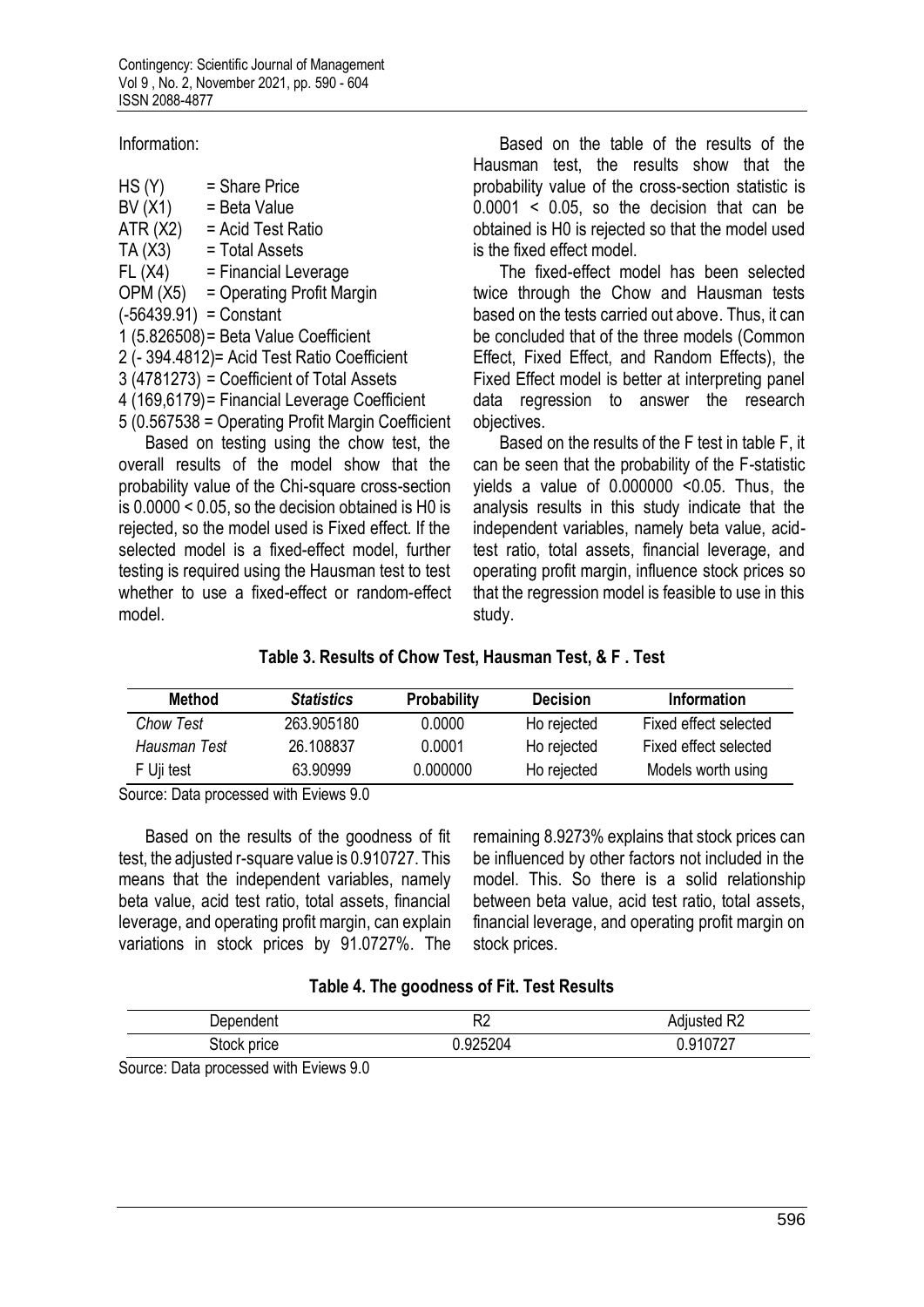# **RESULT and DISCUSSION**

Descriptive statistics describe the characteristics of the data used in the study as seen from the minimum, maximum, mean, and standard deviation values. Based on the results of the descriptive statistical analysis in table 5, it can be interpreted as follows:

The share price (HS) has an average of Rp 3,100,848 with a standard deviation of Rp 3,698,712. The maximum value of the share price of Rp 16,000.00 owned by PT. Multi Bintang Indonesia Tbk in 2018 and the minimum value of the share price of Rp 63.00 owned by PT Budi Starch & Sweetener Tbk in 2015.

Beta value (BV) has an average value of 0.376572 with a standard deviation of 1.719571. Therefore, the maximum bet value is 3.756900, which PT Wilmar Cahaya Indonesia Tbk owned in 2012. The minimum beta value is -11.72710, which PT Prasidha Aneka Niaga Tbk held in 2017.

The acid-test ratio (ATR) has an average value of 1.544753 with a standard deviation of 1.371262. The maximum value of the acid test ratio of 7.357400, which PT owns. Delta Djakarta Tbk in 2017 and the minimum value of the acid test ratio of 0.139300 owned by PT Tiga Pilar Sejahtera Food Tbk in 2018.

Total assets (TA) have an average value of Rp 12,55987 with a standard deviation of Rp 0.621725. Therefore, the maximum value of total assets is Rp. 13,98470 owned by PT. Indofood Sukses Makmur Tbk in 2018 and the minimum value of total assets of Rp 11.39750 owned by PT Sekar Laut Tbk in 2012.

Financial Leverage (FL) has an average value of 0.524938 with a standard deviation of 0.371891. The maximum value of total assets is 2.899900 owned by PT Tiga Pilar Sejahtera Food Tbk in 2018, and the minimum value of total assets is 0.140600 owned by PT. Ultrajaya Milk Industry & Trading Company Tbk in 2018.

### **Table 5. Results of Descriptive Statistical Analysis**

|                       | $HS$ ( $Rp$ ) | BV          | <b>ATR</b> | TA (Rp)  | FL       | <b>OPM</b>  |
|-----------------------|---------------|-------------|------------|----------|----------|-------------|
| N                     | 112           | 112         | 112        | 112      | 112      | 112         |
| mean                  | 3100.848      | 0.376572    | 1.544753   | 12.55987 | 0.524938 | 11.91656    |
| <b>Maximum</b>        | 16000.00      | 3.756900    | 7.357400   | 13.98470 | 2.899900 | 98.43990    |
| Minimum               | 63.000000     | $-11.72710$ | 0.139300   | 11.39750 | 0.140600 | $-261,4480$ |
| <b>Std. Deviation</b> | 3698,712      | 1.719571    | 1.371262   | 0.621725 | 0.371891 | 29.63913    |

Source: Data processed with Eviews 9.0

### **T-Test (Individual)**

The t-test is used to determine whether the independent variable affects the dependent variable. The test criteria of the t-test if the significance of t < 0.05, then H0 is rejected, and if the importance of  $t > 0.05$ , then H0 is accepted. The results of the t-test in table 6 can be interpreted as follows:

### **H1: There is an effect of beta value on stock prices.**

The results of statistical tests that have been carried out show a significance value of t of 0.9312 > 0.05, meaning Ha is rejected and H0 is accepted, which means that there is no significant effect of beta value on stock prices. The results of this test indicate that systematic risk has no impact on stock prices in the food and beverage industry. This is because food and beverage products are basic needs for humans and will not experience a significant decline, so the macro beta value variable that causes systematic risk will not affect the company's stock price. According to Enidiawati, Mardani, & Rahman (2020), beta value has a positive and insignificant effect on stock prices; this is contrary to research conducted by Rofiqoh & Mukaffi (2021), where his research shows that there is a significant positive effect of beta value on stock prices. Due to the high systematic risk of a stock, the higher its share price. Furthermore, research conducted by Alici & Sevil (2020) states that beta value is an indicator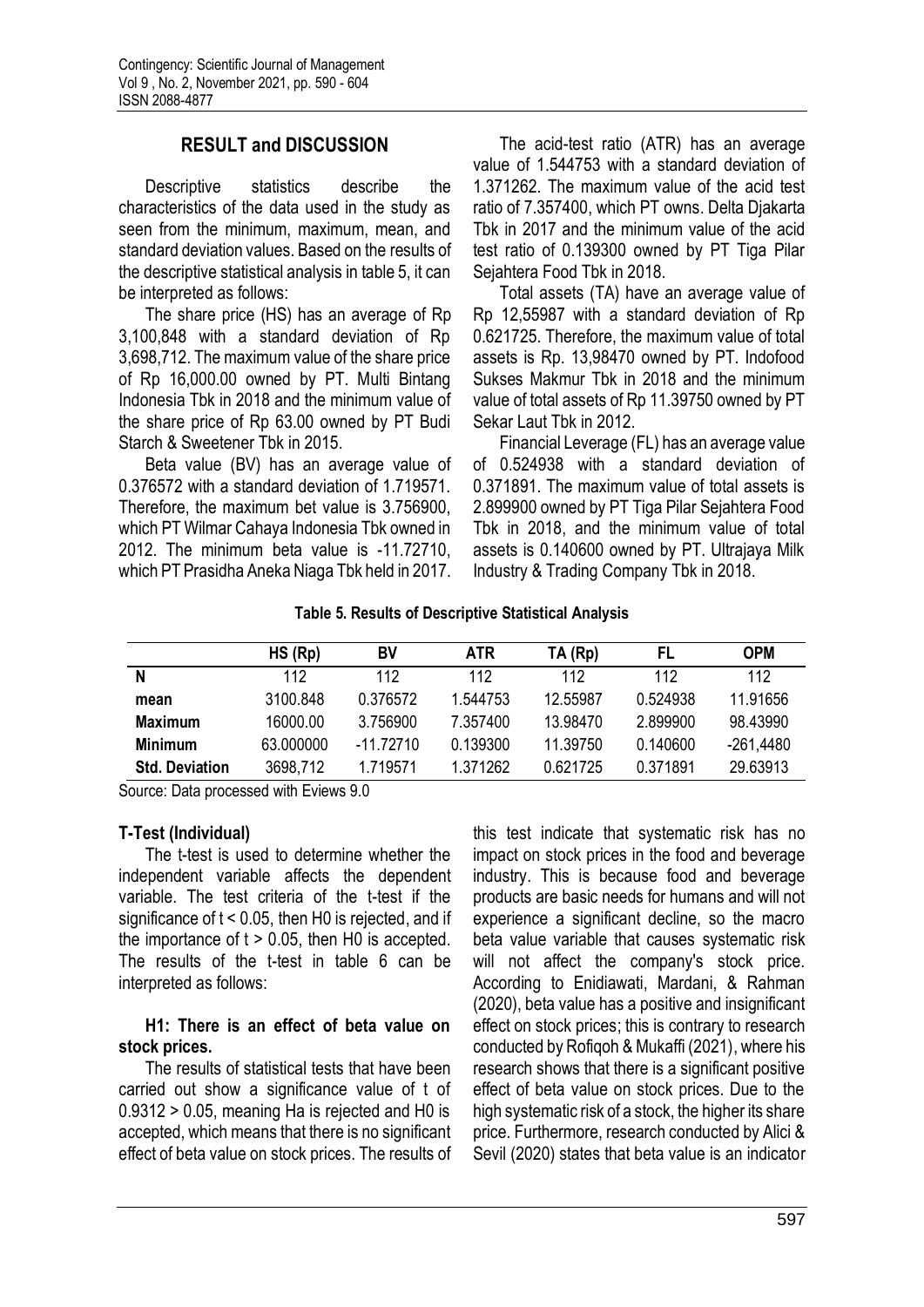of systematic risk as to the cause of stock prices. There are two views in the literature for measuring systematic risk. First, in the context of the riskreturn relationship, it is said that stocks with high risk will have high returns and that risk has a positive effect on stock prices. This is because investors who tend to be risky prefer high-risk stocks to get higher returns. Then the second is that it is argued that businesses with high systematic risk can suffer losses or bankruptcy and negatively affect stock values. Based on this perspective, it is determined that beta value is associated with stock prices but has no positive or negative impact.

## **H2: There is an effect of the acid-test ratio on stock prices.**

The results of statistical tests that have been carried out show a significance value of t of 0.0409 <0.05, meaning Ha is accepted and H0 is rejected, and the magnitude of the acid-test ratio coefficient is -394.4812, which means that there is a significant negative effect of the acid test ratio on stock prices. The results of this test indicate that in Indonesia's food and beverage industry if the company's acid test ratio is low, the stock price is high. The calculation of the acid test ratio only considers cash that can be disbursed quickly. In other words, it ignores currency which may not be easy to convert into cash (www.accurate.id). Therefore, it can be said that a low acid test ratio will still increase stock prices because the company only has funding liquidity difficulties in the short term, not the long time. This study is different from previous researchers, namely Alici & Sevil (2020), who stated that the acid-test ratio had an insignificant relationship with stock prices. Another study conducted by Hutauruk (2020) showed a negative and significant effect between the acid-test ratio and stock prices; this indicates that the higher the acid-test ratio, the lower the stock price. This study is in line with research conducted by Batubara & Purnama (2018), which states that the acid-test balance has a positive and significant effect on stock prices. This study is different from previous researchers, namely Alici & Sevil (2020), who stated that the acid-test ratio had an

insignificant relationship with stock prices. Another study conducted by Hutauruk (2020) showed a negative and significant effect between the acid-test ratio and stock prices; this indicates that the higher the acid-test ratio, the lower the stock price. This study is in line with research conducted by Batubara & Purnama (2018), which states that the acid-test balance has a positive and significant effect on stock prices. This study is different from previous researchers, namely Alici & Sevil (2020), who stated that the acid-test ratio had an insignificant relationship with stock prices. Another study conducted by Hutauruk (2020) showed a negative and significant effect between the acid-test ratio and stock prices; this indicates that the higher the acid-test ratio, the lower the stock price. This study is in line with research conducted by Batubara & Purnama (2018), which states that the acid-test balance has a positive and significant effect on stock prices. Another study conducted by Hutauruk (2020) showed a negative and significant influence between the acid-test ratio and stock prices; this indicates that the higher the acid-test ratio, the lower the stock price. This study is in line with research conducted by Batubara & Purnama (2018), which states that the acid-test balance has a positive and significant effect on stock prices. Another study conducted by Hutauruk (2020) showed a negative and significant influence between the acid-test ratio and stock prices; this indicates that the higher the acid-test ratio, the lower the stock price. This study is in line with research conducted by Batubara & Purnama (2018), which states that the acid-test balance has a positive and significant effect on stock prices.

### **H3: There is an effect of total assets on stock prices.**

The statistical tests carried out show a significance value of t of 0.0000 <0.05, meaning Ha is accepted and H0 is rejected, and the total asset coefficient is 4781273, which means that there is a significant effect of total assets on stock prices. The results of this test indicate that the food and beverage industry in Indonesia, which has a high total asset, will increase the company's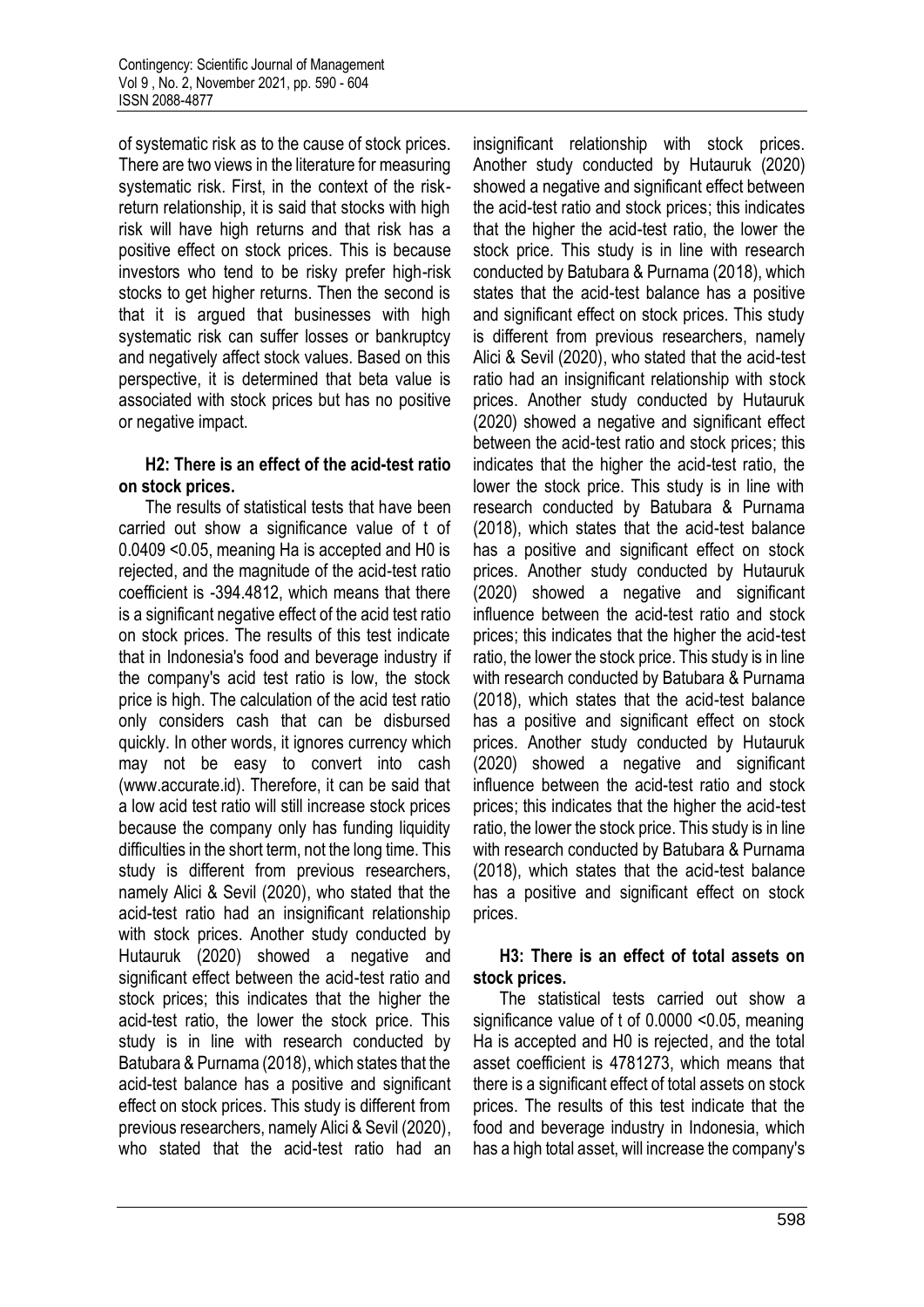stock price. Total assets will describe the company's size, so the more assets the company has, the company has a superior ability to develop and manage its business to be more significant because it can utilize its assets efficiently to increase profits. This is in line with research conducted by Alici, & Sevil (2020), which states that total assets positively affect stock prices. Companies that have significant total assets show that the company has achieved stability. Investors will consider investing in large companies as having a negligible risk, so many investors want to own shares of the company. High demand for shares will affect changes in stock prices. Therefore, total assets have a significant positive effect on stock prices (Susanto, 2012). Furthermore, a study in Indonesia conducted by Alamsyah (2019) & Zaki et al. (2017) also supports the survey results where a positive and significant effect of total assets on stock prices. (2020), which states that total assets have a positive effect on stock prices. Companies that have substantial total assets show that the company has achieved stability. Investors will consider investing in large companies as having a negligible risk, so many investors want to own shares of the company. High demand for shares will affect changes in stock prices. Therefore, total assets have a significant positive effect on stock prices (Susanto, 2012). Furthermore, a study in Indonesia conducted by Alamsyah (2019) & Zaki et al. (2017) also supports the survey results where a positive and significant effect of total assets on stock prices. (2020), which states that total assets have a positive effect on stock prices. Companies that have substantial total assets show that the company has achieved stability. Investors will consider investing in large companies as having a negligible risk, so many investors want to own shares of the company. High demand for shares will affect changes in stock prices. Therefore, total assets have a significant positive effect on stock prices (Susanto, 2012). Furthermore, a study in Indonesia conducted by Alamsyah (2019) & Zaki et al. (2017) also supports the survey results where a positive and significant effect of total assets on stock prices. Companies that have

substantial total assets show that the company has achieved stability. Investors will consider investing in large companies as having a negligible risk, so many investors want to own shares of the company. High demand for shares will affect changes in stock prices. Therefore, total assets have a significant positive effect on stock prices (Susanto, 2012). Furthermore, a study in Indonesia conducted by Alamsyah (2019) & Zaki et al. (2017) also supports the survey results where a positive and significant effect of total assets on stock prices. Companies that have substantial total assets show that the company has achieved stability. Investors will consider investing in large companies as having a negligible risk, so many investors want to own shares of the company. High demand for shares will affect changes in stock prices. Therefore, total assets have a significant positive effect on stock prices (Susanto, 2012). Furthermore, a study in Indonesia conducted by Alamsyah (2019) & Zaki et al. (2017) also supports the survey results where a positive and significant effect of total assets on stock prices. So many investors want to own the company's shares. High demand for shares will affect changes in stock prices. Therefore, total assets have a significant positive effect on stock prices (Susanto, 2012). Furthermore, a study in Indonesia conducted by Alamsyah (2019) & Zaki et al. (2017) also supports the survey results where a positive and significant effect of total assets on stock prices. So many investors want to own the company's shares. High demand for shares will affect changes in stock prices. Therefore, total assets have a significant positive effect on stock prices (Susanto, 2012). Furthermore, a study in Indonesia conducted by Alamsyah (2019) & Zaki et al. (2017) also supports the survey results where a positive and significant effect of total assets on stock prices.

# **H4: There is an effect of financial leverage on stock prices.**

The results of statistical tests that have been carried out show a significance value of t of 0.7308 > 0.05, meaning Ha is rejected and H0 is accepted, which means that there is no significant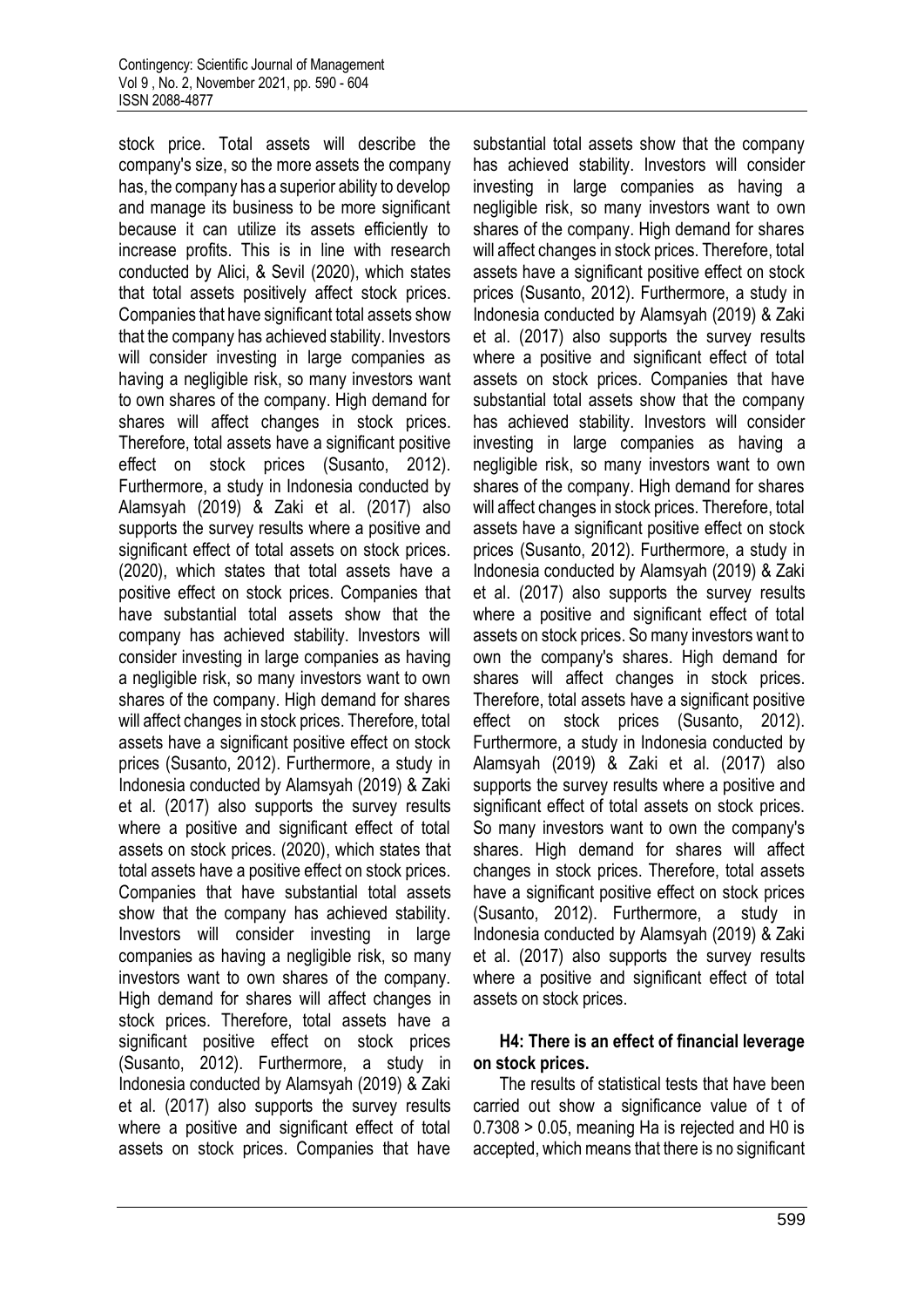effect of financial leverage on stock prices. The results of this test indicate that in the food and beverage industry in Indonesia, economic power has no impact on stock prices. This is because borrowing debt to finance the purchase of an asset will only increase the cost of the company to pay off its obligations so that a lot or at least the debt owed by the company will not affect the company's stock price. The previous research conducted by Alici & Sevil (2020) stated a negative and significant effect between financial leverage and stock prices. According to Devi, Mardani, & Salim (2018), his research says that partially economic power has no significant effect on stock prices. However, this is different from Monny's (2016) study, which states that financial leverage positively impacts stock prices. According to Purba (2019), economic power has a positive and insignificant effect on stock prices in his study.

### **H5: There is an effect of operating profit margin on stock prices.**

The results of statistical tests that have been carried out show a significance value of t of 0.7308 > 0.05, meaning that Ha is rejected and Ho is accepted, which means that there is no significant effect of operating profit margin on stock prices. The results of this test indicate that in the food and beverage industry in Indonesia, using profit margin has no impact on stock prices. This is because the operating profit margin only measures the company's operating profit during a specific period, so this ratio does not significantly affect stock prices. The results of this study support previous research conducted by Alici & Sevil (2020), which states that there is no effect of operating profit margin on stock prices. However, this contradicts the research conducted by Mahruzal et al. (2020). The operating profit margin positively affects stock prices; the higher the operating profit margin, the higher the stock price level. Similarly, Mulyadi & Wiratno's (2018) research states that operating profit margin partially has a positive and significant effect on stock prices. The higher the operating profit margin ratio, the better the operation of a company. The company's operations will give a positive signal to investors to invest in the company to impact increasing stock prices. Similarly, Mulyadi & Wiratno's (2018) research states that operating profit margin partially has a positive and significant effect on stock prices. The higher the operating profit margin ratio, the better the operation of a company. The company's operations will give a positive signal to investors to invest in the company to impact increasing stock prices. Similarly, Mulyadi & Wiratno's (2018) research states that operating profit margin partially has a positive and significant effect on stock prices. The higher the operating profit margin ratio, the better the operation of a company. The company's operations will give a positive signal to investors to invest in the company to impact increasing stock prices.

|             |                    | <b>Dependent Variable</b> |                             |
|-------------|--------------------|---------------------------|-----------------------------|
| Variable    |                    | <b>Capital Ratio</b>      |                             |
| Independent | <b>Coefficient</b> | Probability               | <b>Conclusion</b>           |
| Constant    | $-56439.91$        | ۰                         |                             |
| BV          | 5.826508           | 0.9312                    | Not significant             |
| <b>ATR</b>  | $-394.4812$        | 0.0409                    | <b>Significant Negative</b> |
| TA          | 4781273            | 0.0000                    | <b>Significant Positive</b> |
| FL          | 169.6179           | 0.7308                    | Not significant             |
| <b>OPM</b>  | 0.567538           | 0.8969                    | Not significant             |

### **Table 6. T-Test Results (Individuals)**

*Source: Data processed with Eviews 9.0*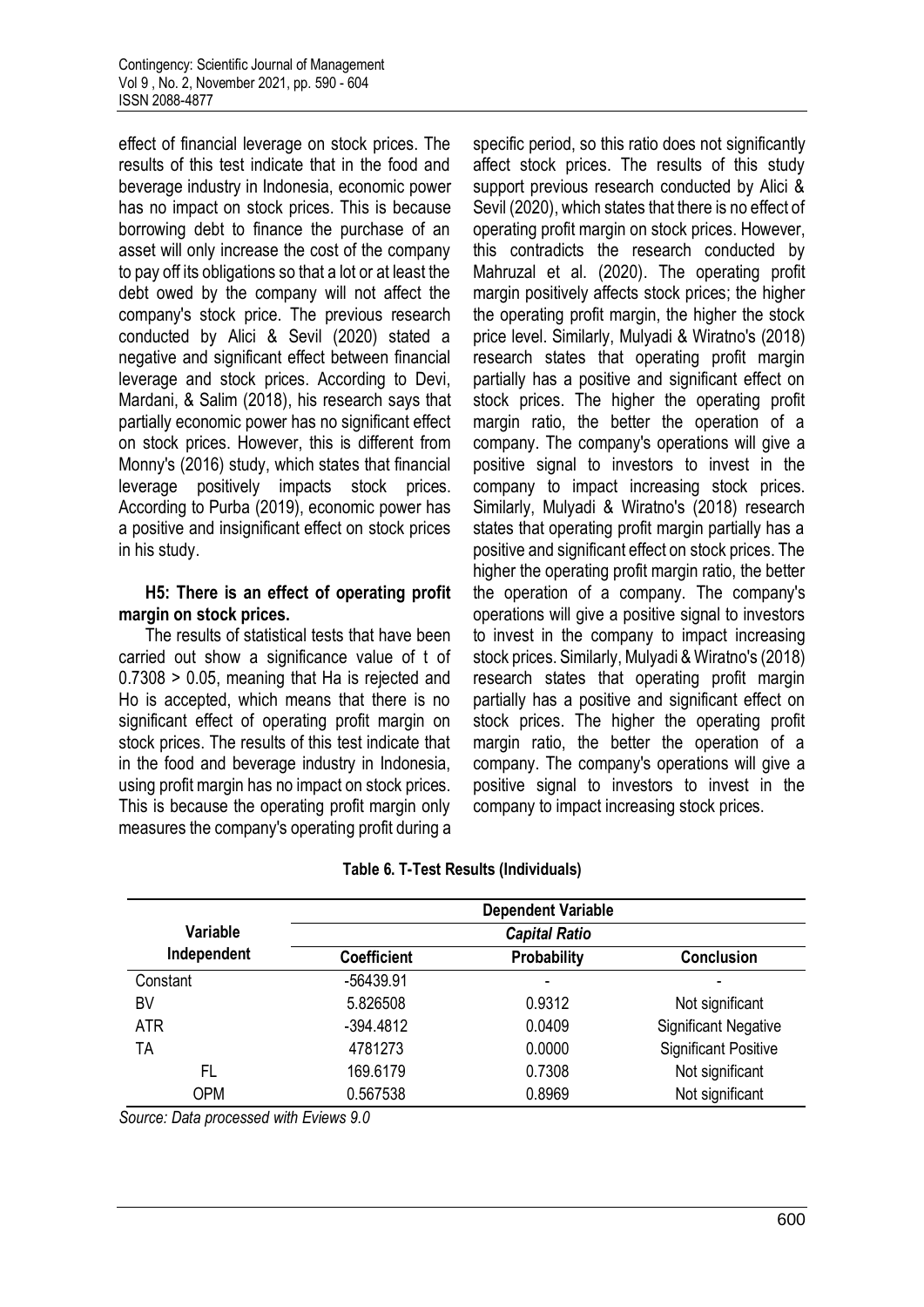# **CONCLUSION**

This study entitled "Internal Financial Factors Analysis Affecting Stock Prices in Food and Beverage Companies in Indonesia" aims to determine the effect of beta value, acid-test ratio, total assets, financial leverage, and operating profit margin on stock prices. Tests have been carried out on 14 food and beverage companies listed on the Indonesia Stock Exchange in 2012- 2019. Based on the results of these studies, it can be concluded that Beta value has no significant effect on stock prices, Acid-test ratio has a significant negative impact on stock prices, Total assets have a significant positive effect on stock prices, Financial leverage has no significant impact on stock prices, and Operating profit margin has no significant effect on stock prices.

This research expects financial managers to determine internal economic factors that can affect stock prices in food and beverage companies. This industry is susceptible to all risks. Therefore financial managers are expected to improve financial performance to minimize the chances that will arise so that they do not hurt stock prices and increase stock prices in the capital market. In addition, financial managers should reduce their liquidity so that the company's profitability can increase. By expanding the company's profitability, it will have an impact on rising stock prices. Finally, Financial managers must also manage the company's total assets well and choose total productive assets to get profits that increase stock prices. In addition, this research is also expected to be an input for investors to consider internal financial factors before investing. And investors are expected to choose companies with good internal finance, where internal finance can affect stock prices. In particular, investors should pay attention to the high total assets of the company because it can increase stock prices. However, investors should also pay attention to the company's acid-test ratio, which is not too high, which causes the company's profitability to increase, impacting increasing stock prices.

Based on the results of research that has been carried out, this study has several limitations

and weaknesses, including that this research only examines companies engaged in the food and beverage industry listed on the Indonesia Stock Exchange, several companies have not gone public before 2012 and have not published financial statements. In addition, a company in 2020, so this research has a relatively short period, namely from 2012-2019. However, from the conclusions that have been obtained, the authors can provide suggestions that can help further research. Namely, further research should add other variables so that the data used can interpret the influence of internal financial factors on stock prices, such as liquidity, profitability, and dividend payout ratio Zaenudin, Darodjatun, & Marlianingrum, (2021). For further research, it is expected to research food and beverage companies and conduct research in other sectors such as pharmaceutical companies, which are also included in the consumer goods sector and outside the consumer goods sector such as the mining sector.

# **REFERENCES**

- Admi, A. P., Erlina, & Tarmizi. (2019). The Effect of Liquidity, Leverage Ratio, Activities and Profitability on Stock Prices With Dividend Policy As Intervening Variables in Manufacturing Companies in Indonesia and Malaysia 2015-2017. Journal of Public Budgeting, Accounting and Finance., 2(2), 1–14. http://ijpbaf.org/index.php/ijpbaf/article/view/174
- Agustami, S., & Syahida, P. (2019). Pengaruh Nilai Pasar, Profitabilitas, dan Leverage terhadap Harga Saham (Studi pada Perusahaan Sektor Industri Barang Konsumsi yang Terdaftar di Bursa Efek Indonesia (BEI) Periode 2013—2017). Organum: Jurnal Saintifik Manajemen Dan Akuntansi, 2(2), 84–103[. https://doi.org/10.35138/organum.v2i2.52.](https://doi.org/10.35138/organum.v2i2.52)
- Alamsyah, M. F., (2019). Pengaruh Profitabilitas, Ukuran Perusahaan dan Nilai Pasar terhadap Harga Saham pada Sub Sektor Pertambangan Logam dan Mineral di Bursa Efek Indonesia (BEI). Jurnal Manajemen, 11(2), 170–178. [http://journal.feb.unmul.ac.id/index.php/JURNALM](http://journal.feb.unmul.ac.id/index.php/JURNALMANAJEMEN/article/view/5747) [ANAJEMEN/article/view/5747](http://journal.feb.unmul.ac.id/index.php/JURNALMANAJEMEN/article/view/5747)
- Alfianto, R. F., (2016). Pengaruh rasio keuangan pada harga saham di perusahaan manufaktur yang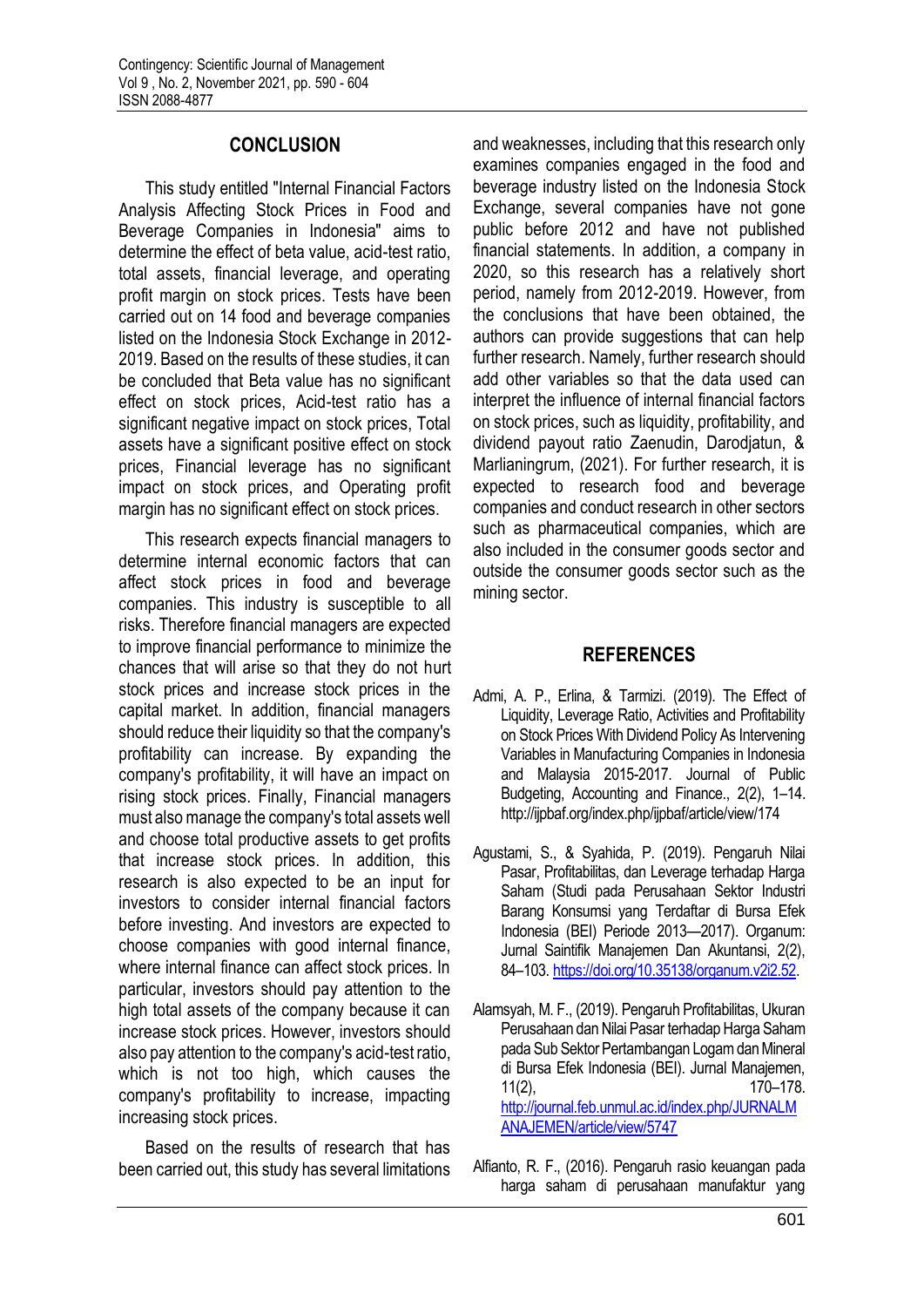terdaftar di bei. STIE Perbanas Surabaya. [http://eprints.perbanas.ac.id/327/1/ARTIKEL%20IL](http://eprints.perbanas.ac.id/327/1/ARTIKEL%20ILMIAH.pdf) [MIAH.pdf](http://eprints.perbanas.ac.id/327/1/ARTIKEL%20ILMIAH.pdf)

- Alici, A., & Sevil, G. (2020). Analysis of Internal Financial Factors Affecting Stock Price in Airline Businesses. The Journal of International Scientific Researches, 5(Ek), 28–46. <https://doi.org/10.23834/isrjournal.835671>
- Amanda, W. B. B. A., & Pratomo, W. A. (2013). Analisis Fundamental dan Resiko Sistematik Terhadap Harga Saham Perbankan yang Terdaftar Pada Indeks LQ 45. Jurnal Ekonomi dan Keuangan, 1(3), 14728. [https://media.neliti.com/media/publications/14728-](https://media.neliti.com/media/publications/14728-ID-analisis-fundamental-dan-resiko-sistematik-terhadap-harga-saham-perbankan-yang-t.pdf) [ID-analisis-fundamental-dan-resiko-sistematik-](https://media.neliti.com/media/publications/14728-ID-analisis-fundamental-dan-resiko-sistematik-terhadap-harga-saham-perbankan-yang-t.pdf)

[terhadap-harga-saham-perbankan-yang-t.pdf](https://media.neliti.com/media/publications/14728-ID-analisis-fundamental-dan-resiko-sistematik-terhadap-harga-saham-perbankan-yang-t.pdf)

- Azaro, K., Djajanto, L., & Sari, P. A. (2020). The Influence of Financial Ratios and Firm Size on Firm Value (An Empirical Study on Manufacturing Companies Sector Consumers Goods Industry Listed in Indonesian Stock Exchange in 2013–2017). 136(Ambec 2019), Global Business and Management Research: An International Journal Vol. 12, No. 4. 142–147. <https://doi.org/10.2991/aebmr.k.200415.028>
- Batubara, H. C., & Purnama, N. I. (2018). Pengaruh current ratio, return on equity terhadap harga saham pada perusahaan manufaktur yang terdaftar di Bursa Efek Indonesia. Jurnal Riset Finansial Bisnis, 2(2), 61-70. <http://www.ejurnal.id/index.php/jrfb/article/view/188>
- Chowdhury, M. T., Sarkar, A., Paul, S. K., & Moktadir, M. A. (2020). A case study on strategies to deal with the impacts of the COVID-19 pandemic in the food and beverage industry. Operations Management Research. [https://doi.org/10.1007/s12063-020-](https://doi.org/10.1007/s12063-020-00166-9) [00166-9](https://doi.org/10.1007/s12063-020-00166-9)
- Devi, S. K., Mardani, R. M., & Salim, M. A. (2018). Pengaruh Dividen Payout Ratio (DPR), Return On Equity (ROE), Financial Leverage (FL) dan Price Earning Ratio (PER) Terhadap Harga Saham.(Studi Kasus Pada Perusahaan Food and Beverage yang terdaftar di Bursa Efek Indonesia Periode 2012- 2016). Jurnal Ilmiah Riset Manajemen, 7(02). [http://riset.unisma.ac.id/index.php/jrm/article/viewFil](http://riset.unisma.ac.id/index.php/jrm/article/viewFile/863/858) [e/863/858](http://riset.unisma.ac.id/index.php/jrm/article/viewFile/863/858)
- Durrah, O., Rahman, A. A. A., Jamil, S. A., & Ghafeer, N. A. (2016). Exploring the relationship between liquidity ratios and indicators of financial performance: An analytical study on industrial food companies listed in Amman Bursa. International Journal of Economics and Financial Issues, 6(2), 435–441. [https://www.econjournals.com/index.php/ijefi/article/](https://www.econjournals.com/index.php/ijefi/article/view/2045) [view/2045](https://www.econjournals.com/index.php/ijefi/article/view/2045)
- Enidiawati, V. (2020). Analisis Faktor-Faktor Fundamental dan Risiko Sistematik terhadap Harga Saham Perusahaan Properti yang Terdaftar di Bursa Efek Indonesia Tahun 2016-2018. Jurnal Ilmiah Riset Manajemen. 9(19). [http://www.riset.unisma.ac.id/index.php/jrm/article/v](http://www.riset.unisma.ac.id/index.php/jrm/article/viewFile/8333/6933) [iewFile/8333/6933](http://www.riset.unisma.ac.id/index.php/jrm/article/viewFile/8333/6933)
- Hutauruk, M. R. (2020). The influence of fundamental factors and stock outlook performance and company size on the price of shares of oil palm plantation companies on the Indonesia stock exchange. K-Publisher An official Publication of Kobia Data Limited K-Publisher An official P. 1(1), 1–13. [http://k](http://k-publisher.com/AJEBA/index.php/2020/05/27/the-influence-of-fundamental-factors-and-stock-outlook-performance-and-company-size-on-the-price-of-shares-of-oil-palm-plantation-companies-on-the-indonesia-stock-exchange/)[publisher.com/AJEBA/index.php/2020/05/27/the](http://k-publisher.com/AJEBA/index.php/2020/05/27/the-influence-of-fundamental-factors-and-stock-outlook-performance-and-company-size-on-the-price-of-shares-of-oil-palm-plantation-companies-on-the-indonesia-stock-exchange/)[influence-of-fundamental-factors-and-stock](http://k-publisher.com/AJEBA/index.php/2020/05/27/the-influence-of-fundamental-factors-and-stock-outlook-performance-and-company-size-on-the-price-of-shares-of-oil-palm-plantation-companies-on-the-indonesia-stock-exchange/)[outlook-performance-and-company-size-on-the](http://k-publisher.com/AJEBA/index.php/2020/05/27/the-influence-of-fundamental-factors-and-stock-outlook-performance-and-company-size-on-the-price-of-shares-of-oil-palm-plantation-companies-on-the-indonesia-stock-exchange/)[price-of-shares-of-oil-palm-plantation-companies](http://k-publisher.com/AJEBA/index.php/2020/05/27/the-influence-of-fundamental-factors-and-stock-outlook-performance-and-company-size-on-the-price-of-shares-of-oil-palm-plantation-companies-on-the-indonesia-stock-exchange/)[on-the-indonesia-stock-exchange/](http://k-publisher.com/AJEBA/index.php/2020/05/27/the-influence-of-fundamental-factors-and-stock-outlook-performance-and-company-size-on-the-price-of-shares-of-oil-palm-plantation-companies-on-the-indonesia-stock-exchange/)
- Iqbal, A., Raza, H., Aslam, M. F., & Mubin, M. (2016). Impact of Leverages on Share Price: Evidence from Cement Sector of Pakistan. Industrial Engineering Letters, 6(6), 44-48-48. <https://ssrn.com/abstract=2910682>
- Latifah, S. N., Wahono, B., & Khalikussabir, K. (2020). Pengaruh Indeks Harga Saham Gabungan (IHSG), Volume Perdagangan dan Risiko Sistematik Terhadap Harga Saham (Studi Kasus pada Perusahaan Manufaktur Sektor Properti, Real Estate Dan Building Construction yang Terdaftar Dalam BEI Tahun 2015-2019). Jurnal Ilmiah Riset Manajemen. 9(04). [http://www.riset.unisma.ac.id/index.php/jrm/article/v](http://www.riset.unisma.ac.id/index.php/jrm/article/view/7593) [iew/7593](http://www.riset.unisma.ac.id/index.php/jrm/article/view/7593)
- Mahdi, M., & Khaddafi, M. (2020). The Influence of Gross Profit Margin, Operating Profit Margin, and Net Profit Margin on the Stock Price of Consumer Good Industry in the Indonesia Stock Exchange on 2012- 2014. International Journal of Business, Economics, and Social Development, 1(3), 153-163.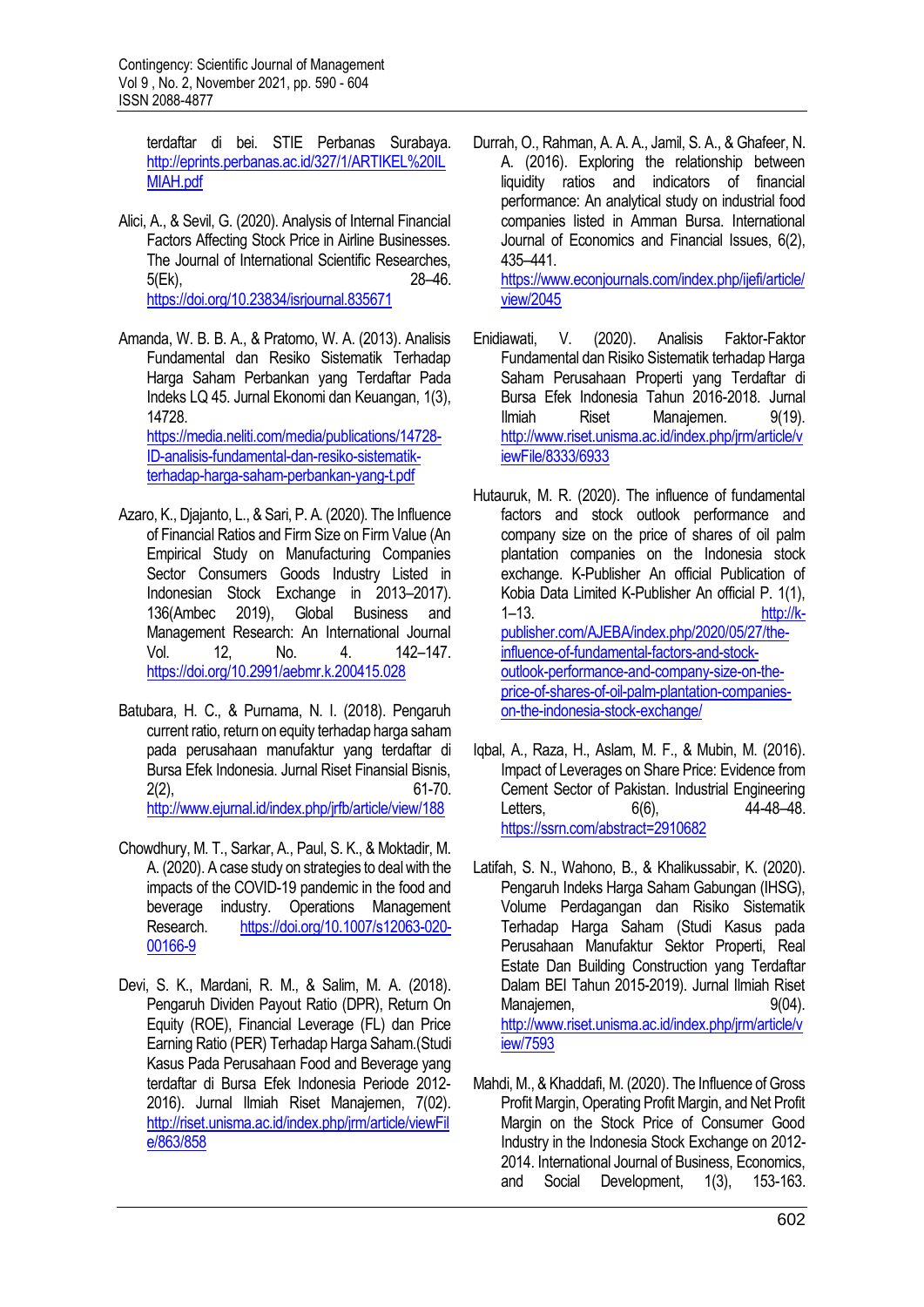[https://journal.rescollacomm.com/index.php/ijbesd/](https://journal.rescollacomm.com/index.php/ijbesd/article/view/53) [article/view/53](https://journal.rescollacomm.com/index.php/ijbesd/article/view/53)

- Mardiati, D, Yusrizal, dan Hayati, R., (2019). The Analysis of The Return on Equity, Earning Per Share and Operating Profit Margin Against Stock Price of Manufacture Companies and Beverages Listed on The Indonesia Stock Exchange From 2013-2017. Jurnal Akuntansi, Kewirausahaan Dan Bisnis, 4(1), 71–82. ISSN 2527-8215. [http://www.ejournal.pelitaindonesia.ac.id/ojs32/inde](http://www.ejournal.pelitaindonesia.ac.id/ojs32/index.php/KURS/article/view/455) [x.php/KURS/article/view/455](http://www.ejournal.pelitaindonesia.ac.id/ojs32/index.php/KURS/article/view/455)
- Monny, M. (2016). Analisis Pengaruh Earning Per Share, Dividend Per Share, dan Financial Leverage Terhadap Harga Saham pada Perusahaan yang Terdaftar dalam Indeks LQ-45 di Bursa Efek Indonesia (BEI). FIN-ACC (Finance Accounting), 1(1). [http://journal.widyadharma.ac.id/index.php/finacc/ar](http://journal.widyadharma.ac.id/index.php/finacc/article/view/52) [ticle/view/52](http://journal.widyadharma.ac.id/index.php/finacc/article/view/52)
- Muhammad, T. T., & Rahim, S. (2019). Pengaruh Tingkat Likuiditas Dan Profitabilitas Terhadap Harga Saham Pada Perusahaan Manufaktur Yang terdaftar Di Bursa Efek Indonesia (BEI). Jurnal Akuntansi Aktual, 3(2), 117-126. [http://journal2.um.ac.id/index.php/jaa/article/view/7](http://journal2.um.ac.id/index.php/jaa/article/view/7171) [171](http://journal2.um.ac.id/index.php/jaa/article/view/7171)
- Mulyadi, J. M. V., & Wiratno, A. (2018). Analisis Pengaruh Debt to Equity Ratio, Return On Equity, Current Ratio, Operating Profit Margin Dan Inflasi Terhadap Harga Saham (Studi Pada Perusahaan Barang Konsumsi Yang Terdaftar di BEI). EKOBISMAN-JURNAL EKONOMI BISNIS DAN MANAJEMEN, 3(2), 122-137. [http://103.75.102.195/index.php/ekobisman/article/](http://103.75.102.195/index.php/ekobisman/article/view/871) [view/871](http://103.75.102.195/index.php/ekobisman/article/view/871)
- Ningrum, E. W., Mardani, R. M., & ABS, K. (2017). Pengaruh Rasio Likuiditas Dan Rasion Profitabilitas terhadap Harga Saham (Studi Pada Perusahaan Manufaktur Subsektor Kimia Yang Terdaftar di BEI Periode 2015-2017). E – Jurnal Riset Manajemen, Idx, 93–105. [http://riset.unisma.ac.id/index.php/jrm/article/view/2](http://riset.unisma.ac.id/index.php/jrm/article/view/2327) [327](http://riset.unisma.ac.id/index.php/jrm/article/view/2327)
- Omobolade, O. S., Seriki, A. I., & Kola, O. J. (2020). Determinants of Bank Credit Risk: Evidence from Deposit Money Banks in Nigeria. Islamic University Multidisciplinary Journal (IUMJ), v. 7 (3), 93-102. ISSN 2617-6513.

https://www.juju.ac.ug/jumj/ArticleDetails.aspx?jid= [15&did=264](https://www.iuiu.ac.ug/iumj/ArticleDetails.aspx?jid=15&did=264)

- Purba, M. A. (2019). Pengaruh Earning Per Share, Dividend Per Share Dan Financial Leverage Terhadap Harga Saham Pada Perusahaan Food and Beverage Yang Terdaftar Di Bursa Efek Indonesia. Jurnal Akuntansi Barelang, 4(1), 86-95. [http://ejournal.upbatam.ac.id/index.php/jab/article/vi](http://ejournal.upbatam.ac.id/index.php/jab/article/view/1480) [ew/1480](http://ejournal.upbatam.ac.id/index.php/jab/article/view/1480)
- Rahmani, D. A., Nugraha, N., & Waspada, I. P. (2017). Pengaruh Faktor-Faktor Fundamental dan Risiko Sistematis Terhadap Harga Saham. Jurnal Ilmu Manajemen dan Bisnis, 8(1), 17-21. [https://ejournal.upi.edu/index.php/mdb/article/view/](https://ejournal.upi.edu/index.php/mdb/article/view/12657) [12657](https://ejournal.upi.edu/index.php/mdb/article/view/12657)
- Rofiqoh, A., & Mukaffi, Z. (2021, April). The Effect of Systematic Risk (Beta) on Stock Prices with Interest Rates and Curses as Moderation Variables. In International Conference on Engineering, Technology and Social Science (ICONETOS 2020) (pp. 26-33). Atlantis Press. https://www.atlantispress.com/proceedings/iconetos-20/125955734
- Sarkodi, E. E., Addai, I. & Asiedu, D. K., (2015). Financial Ratios (Accounting Ratios) and Survival of Microfinance Institutions in Ghana. Journal of Business & Financial Affairs, 04(03), 8–11. https://doi.org/10.4172/2167-0234.1000151
- Sugiarto, E., Pradana, M. G., & Muhtarom, A. (2017). Saham Pada Perusahaan Manufaktur Di Bursa Efek Indonesia ( Studi Pada Perusahaan Astra Otoparts , Astra International , Dan Bata. Media Mahardhika, 17(2), 254– 263. https://ojs.stiemahardhika.ac.id/index.php/mahardik a/article/view/82
- Susanto, A. S. (2012). Pengaruh Likuiditas, Profitabilitas, Solvabilitas dan Ukuran Perusahaan Terhadap Harga Saham Perusahaan Farmasi di BEI. Jurnal Akuntansi Unesa. 1(1). https://jurnalmahasiswa.unesa.ac.id/index.php/jurn al-akuntansi/article/view/285
- Wahyono, T., Nugroho, L., & Imron, M. (2019). Determinants Factors of Stock Price in Oil and Gas Sector (Indonesia Stock Exchange 2011-2016). Eurasian Journal of Business and Management, 7(2), 12–22. https://doi.org/10.15604/ejbm.2019.07.02.002